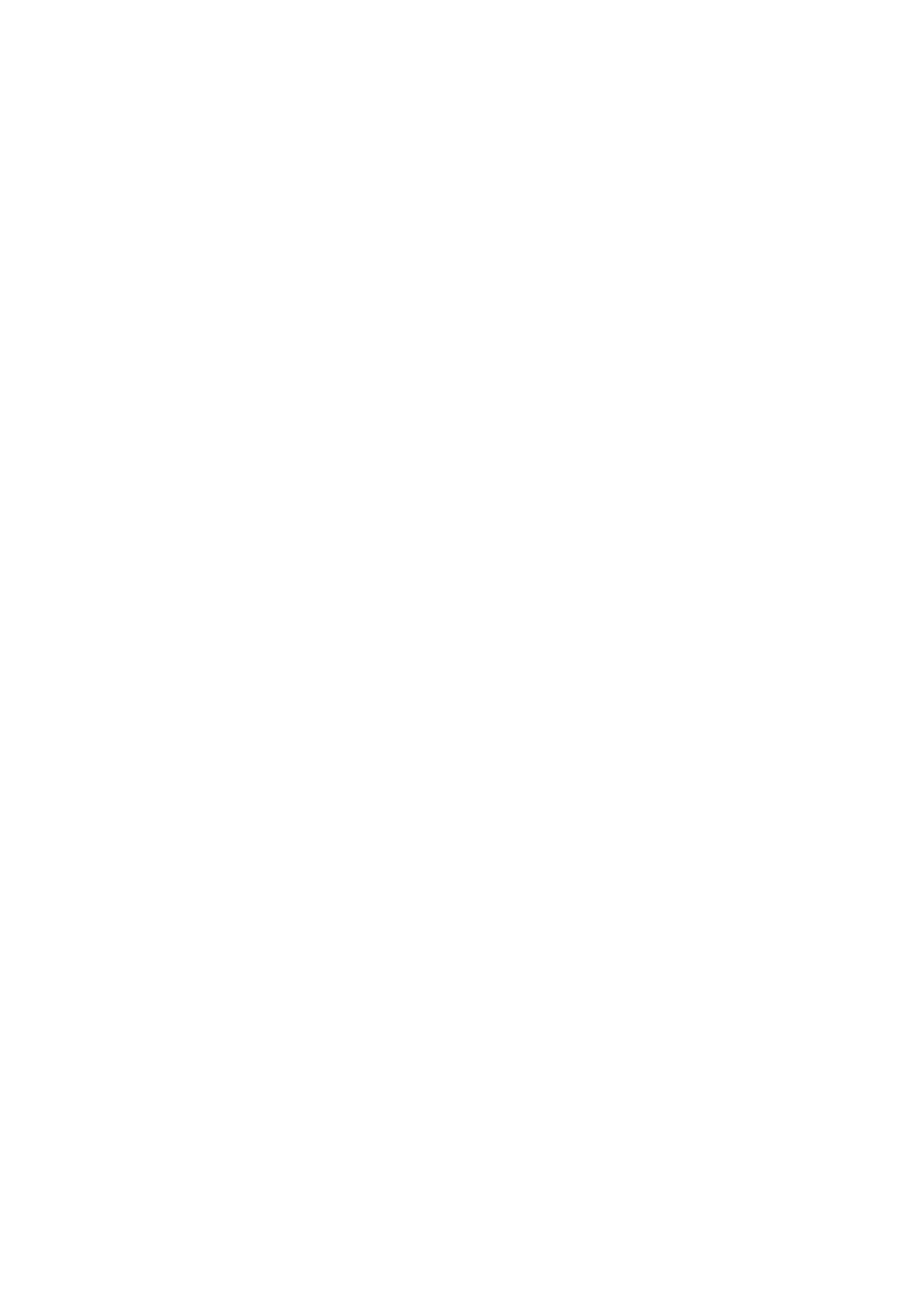| <b>Model Components</b> | Page |
|-------------------------|------|
|                         |      |
|                         |      |
|                         |      |
|                         |      |
|                         |      |
|                         |      |
|                         |      |
|                         |      |
|                         |      |
|                         |      |

Not For Reproduction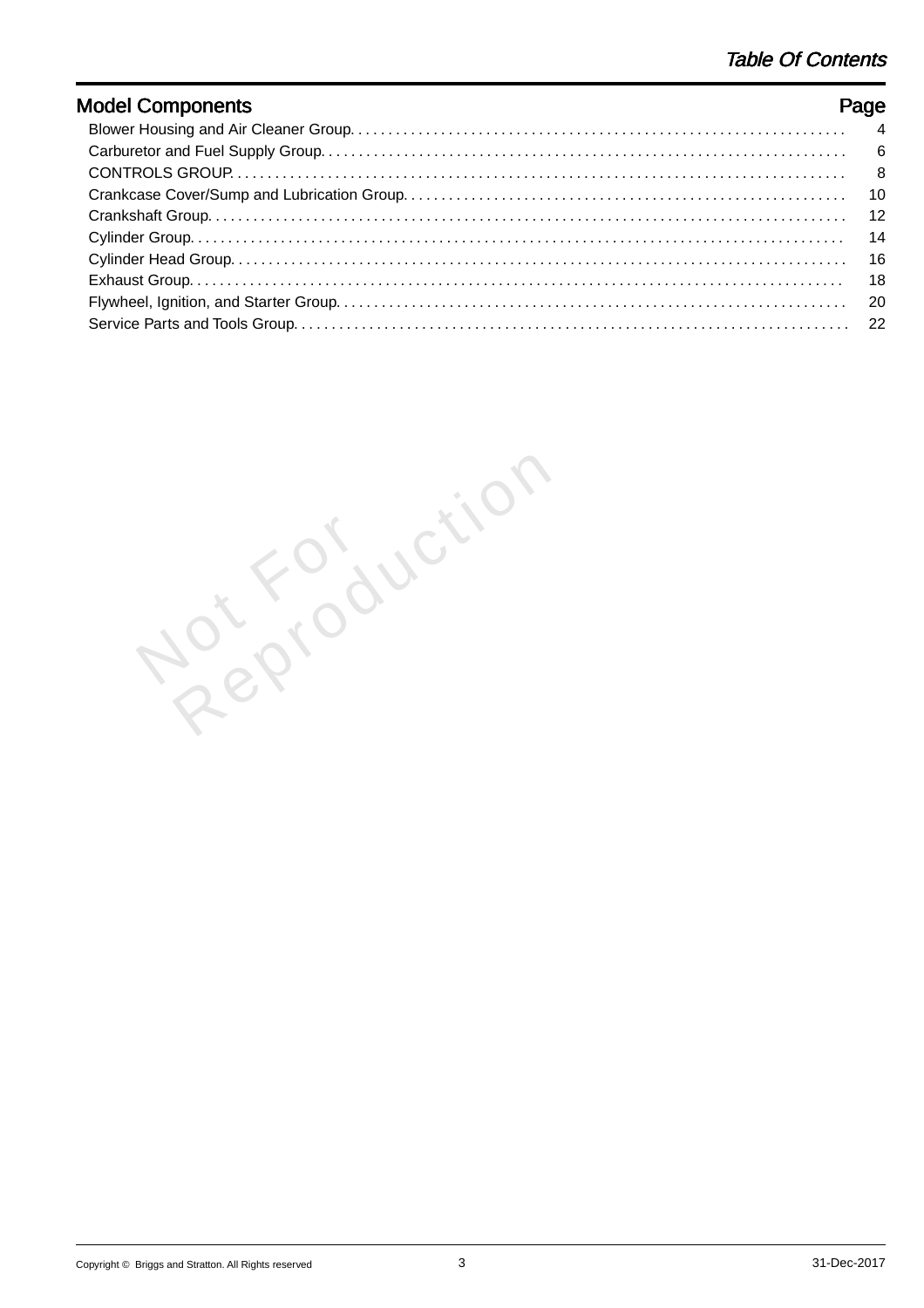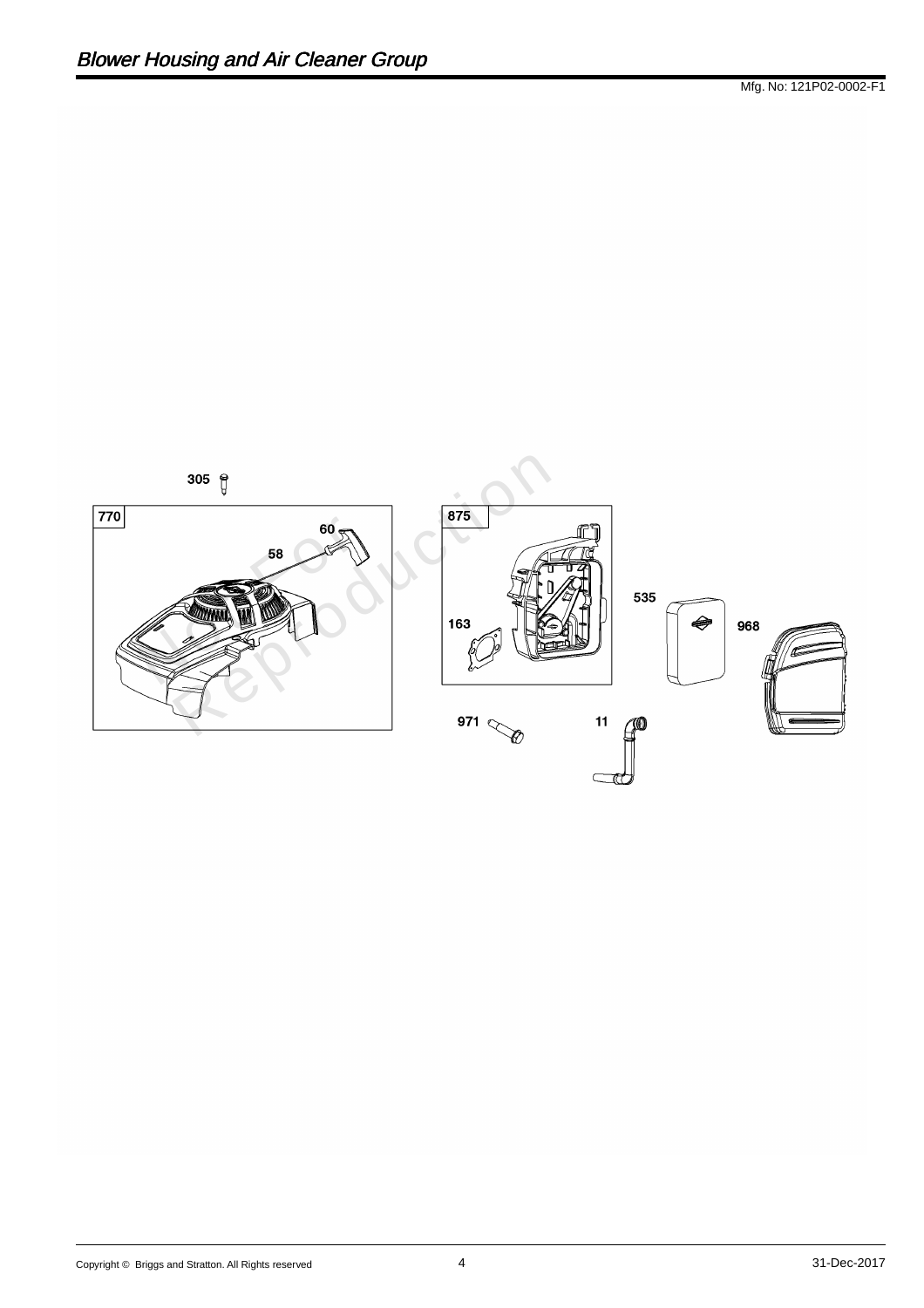## Blower Housing and Air Cleaner Group

| <b>REF NO</b> | <b>PART NO</b> | <b>QTY</b>     | <b>DESCRIPTION</b>                                              |
|---------------|----------------|----------------|-----------------------------------------------------------------|
| 11            | 595283         |                | <b>Tube-Breather</b>                                            |
| 163           | 691894         | 2              | <b>Gasket-Air Cleaner</b>                                       |
| 305           | 590586         | 3              | <b>Screw</b><br>-(Blower Housing)                               |
| 305           | 590586         | 3              | <b>Screw</b><br>-(Blower Housing)                               |
| 535           | 595297         | 1              | <b>Filter-Air Cleaner Foam</b>                                  |
| 58            | 591108         | 1              | Rope-Starter                                                    |
| 60            | 281434S        | 1              | <b>Grip-Starter Rope</b>                                        |
| 770           | 595292         | 1              | Kit-Rewind/Blower Housing                                       |
| 875           | 595295         | 1              | <b>Base-Air Cleaner</b>                                         |
| 968           | 595294         | 1              | <b>Cover-Air Cleaner</b>                                        |
| 971           | 595296         | $\overline{2}$ | <b>Screw</b><br>-(Air Cleaner Base to Carburetor/Throttle Body) |

Not For Reproduction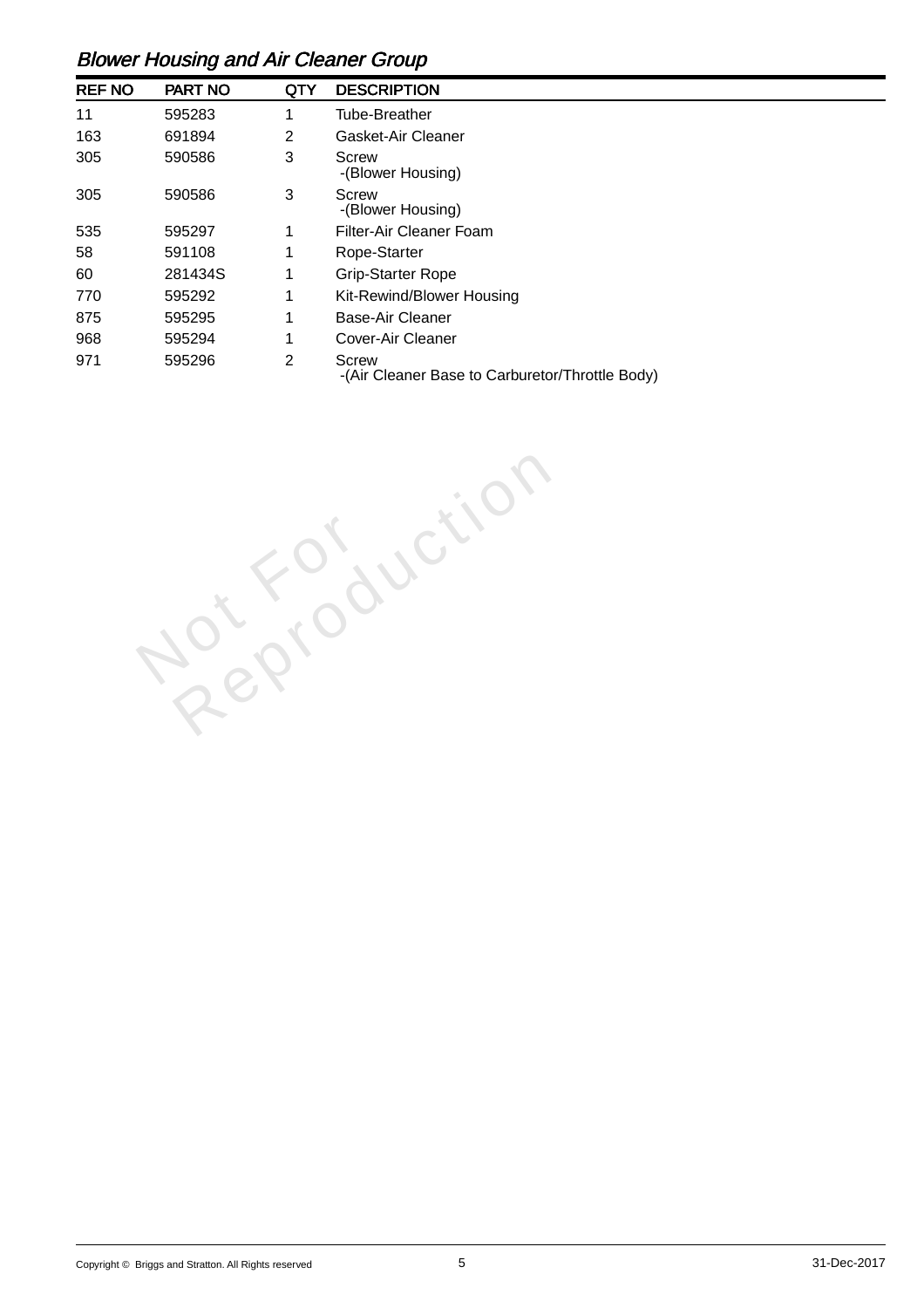

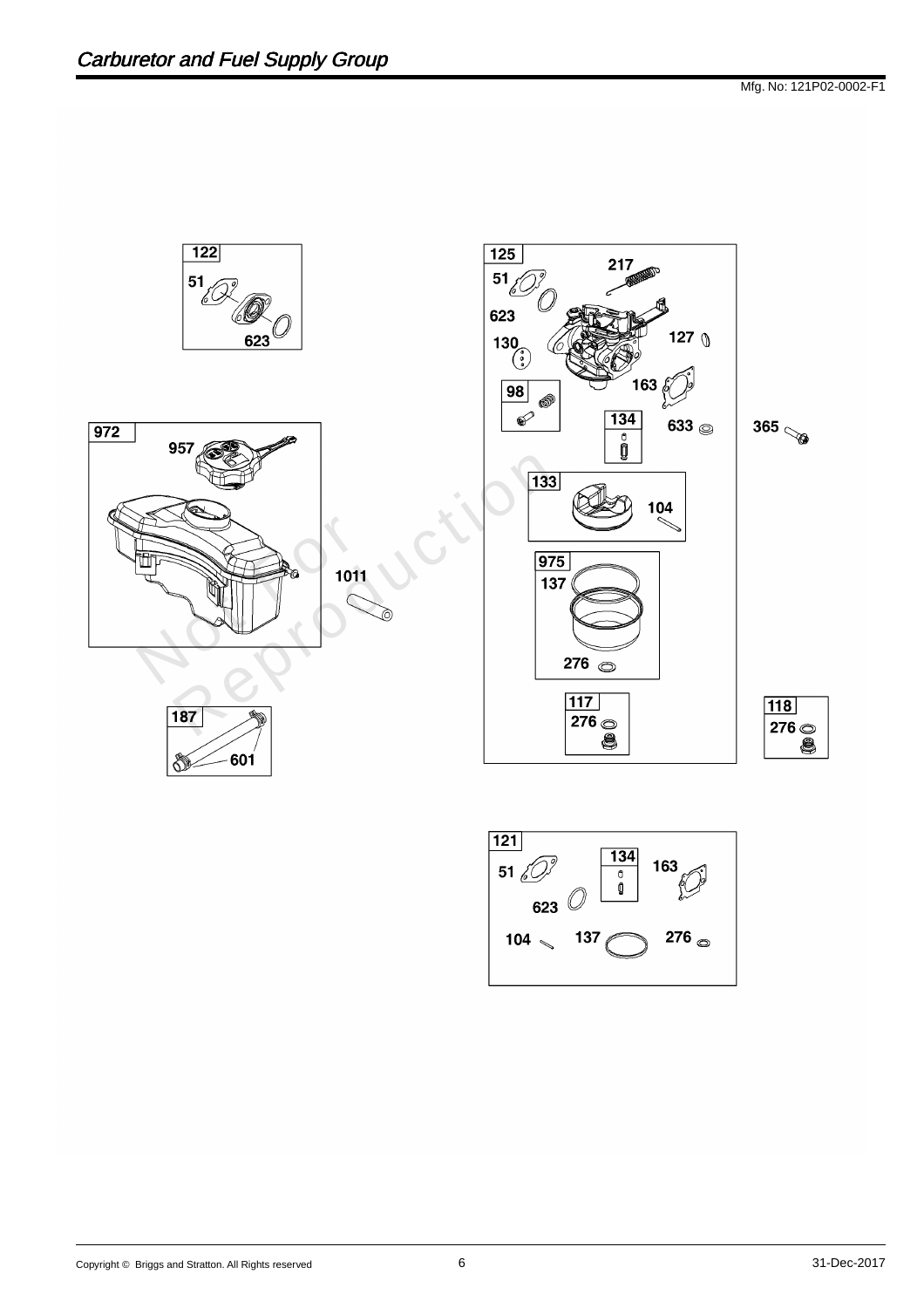## Carburetor and Fuel Supply Group

| <b>REF NO</b> | <b>PART NO</b> | <b>QTY</b>     | <b>DESCRIPTION</b>                      |
|---------------|----------------|----------------|-----------------------------------------|
| 51            | 796596         | 1              | Gasket-Intake                           |
| 98            | 797156         |                | Kit-Idle Speed                          |
| 104           | 797622         |                | Pin-Float Hinge                         |
| 117           | 596856         | 1              | JET, Main<br>-(Standard)                |
| 118           | 798606         | 1              | JET, Main<br>-(High Altitude)           |
| 121           | 592172         |                | <b>Kit-Carburetor Overhaul</b>          |
| 122           | 595285         |                | Spacer-Carburetor                       |
| 125           | 596855         |                | <b>CARBURETOR</b>                       |
| 127           | 694468         |                | Plug-Welch (Bowl Vent)<br>$-(9.51$ DIA) |
| 127           | 797633         |                | Plug-Welch<br>$-(7.95$ DIA)             |
| 130           | 797630         |                | Valve-Throttle                          |
| 133           | 797626         |                | Float-Carburetor                        |
| 134           | 799177         |                | Kit-Needle/Seat                         |
| 137           | 797625         |                | <b>Gasket-Float Bowl</b>                |
| 163           | 691894         | 2              | Gasket-Air Cleaner                      |
| 187           | 791766         |                | LINE, Fuel                              |
| 217           | 799179         |                | Spring-Choke Return                     |
| 276           | 797632         |                | Washer-Sealing                          |
| 365           | 699484         | $\overline{2}$ | Screw<br>-(Carburetor/Throttle Body)    |
| 601           | 791850         | 2              | <b>CLAMP, Hose</b>                      |
| 623           | 793628         | $1 -$          | Seal-O Ring<br>-(Carburetor Spacer)     |
| 633           | 797629         | $\overline{2}$ | SEAL, Choke/Throttle Shaft              |
| 957           | 594061         |                | Cap-Fuel Tank                           |
| 972           | 594112         |                | TANK, Fuel                              |
| 975           | 797631         |                | <b>Bowl-Float</b>                       |
| 1011          | 595293         | 1              | Tube-Vent                               |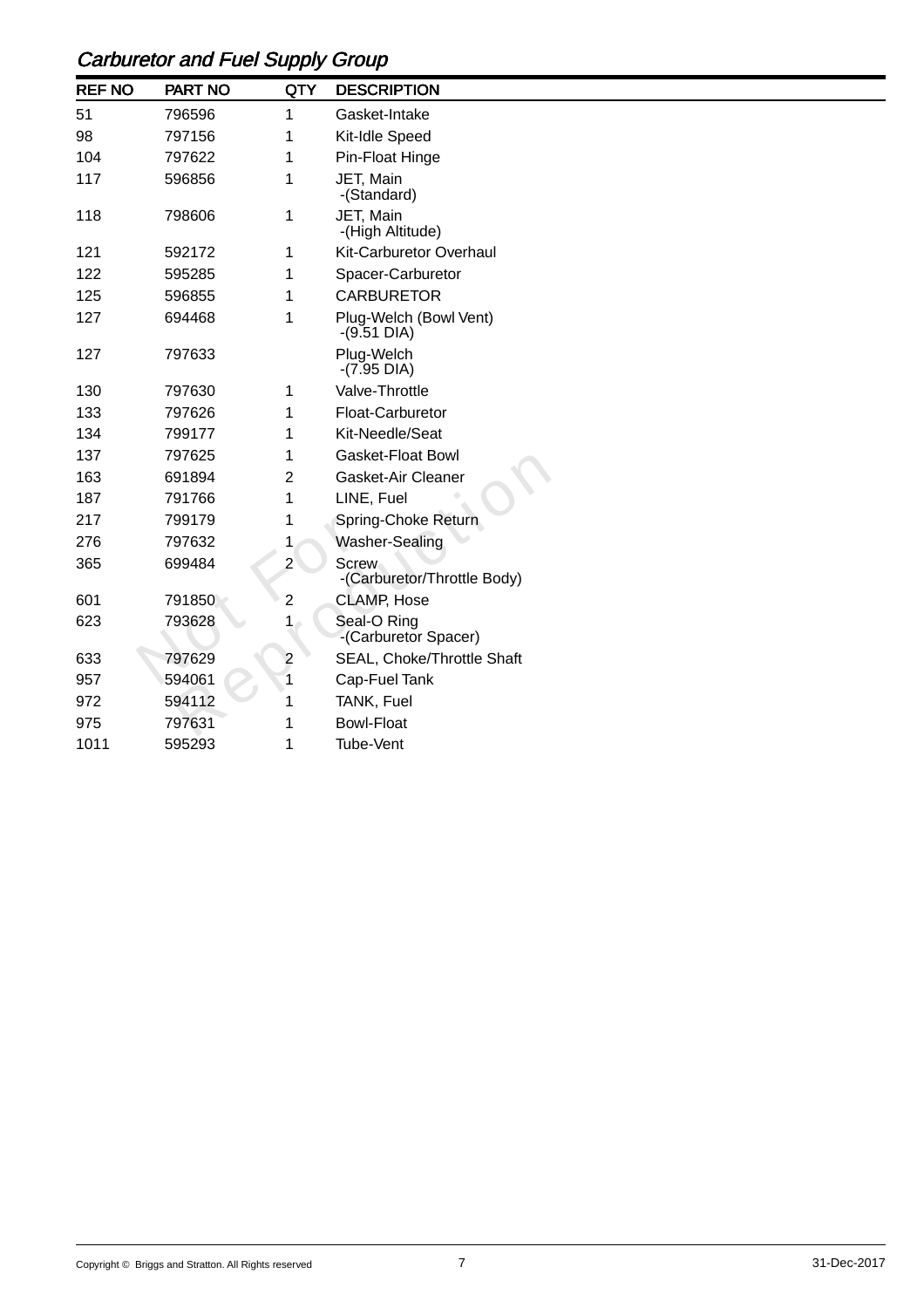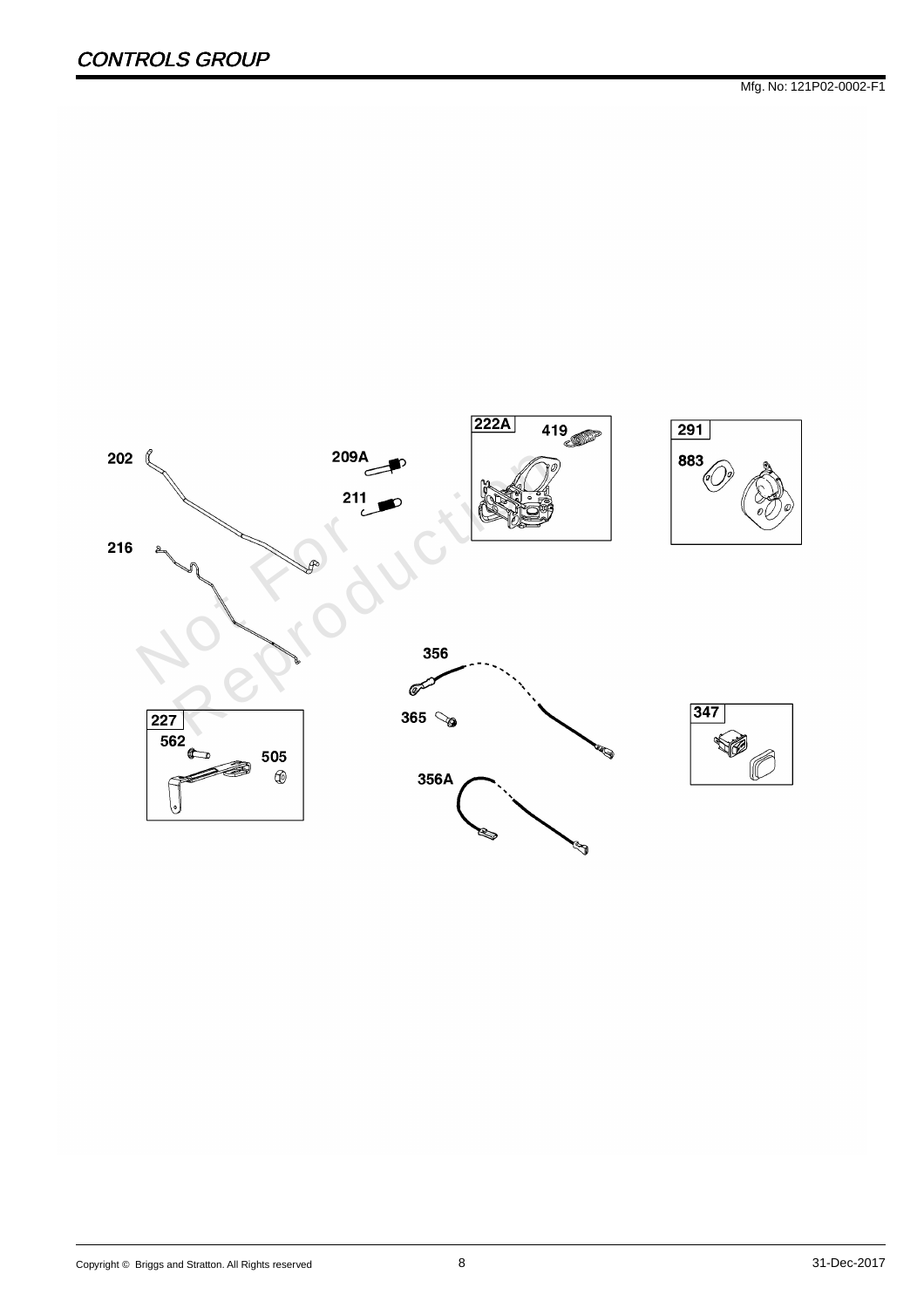## CONTROLS GROUP

| <b>REF NO</b> | PART NO | <b>QTY</b>     | <b>DESCRIPTION</b>                       |  |  |
|---------------|---------|----------------|------------------------------------------|--|--|
| 202           | 595282  | 1              | <b>Link-Mechanical Governor</b>          |  |  |
| 209A          | 799507  | 1              | Spring-Governor                          |  |  |
| 211           | 799508  | 1              | Spring-Governed Idle                     |  |  |
| 216           | 595299  | 1              | Link-Choke                               |  |  |
| 222A          | 799448  | 1              | <b>Bracket-Control</b>                   |  |  |
| 227           | 595284  | 1              | Lever-Governor Control                   |  |  |
| 291           | 798938  | 1              | Thermostat                               |  |  |
| 347           | 592694  | 1              | Switch-Rocker                            |  |  |
| 356           | 798942  | 1              | Wire-Stop                                |  |  |
| 356A          | 798943  | 1              | Wire-Stop                                |  |  |
| 419           | 799623  | 1              | Spring-Return                            |  |  |
| 505           | 793515  | 1              | <b>NUT</b><br>-(Governor Control Lever)  |  |  |
| 562           | 793514  | $\mathbf 1$    | <b>Bolt</b><br>-(Governor Control Lever) |  |  |
| 365           | 699484  | $\overline{2}$ | <b>Screw</b>                             |  |  |
| 883           | 793497  | $\mathbf 1$    | Gasket-Exhaust                           |  |  |
|               |         |                |                                          |  |  |
|               |         |                |                                          |  |  |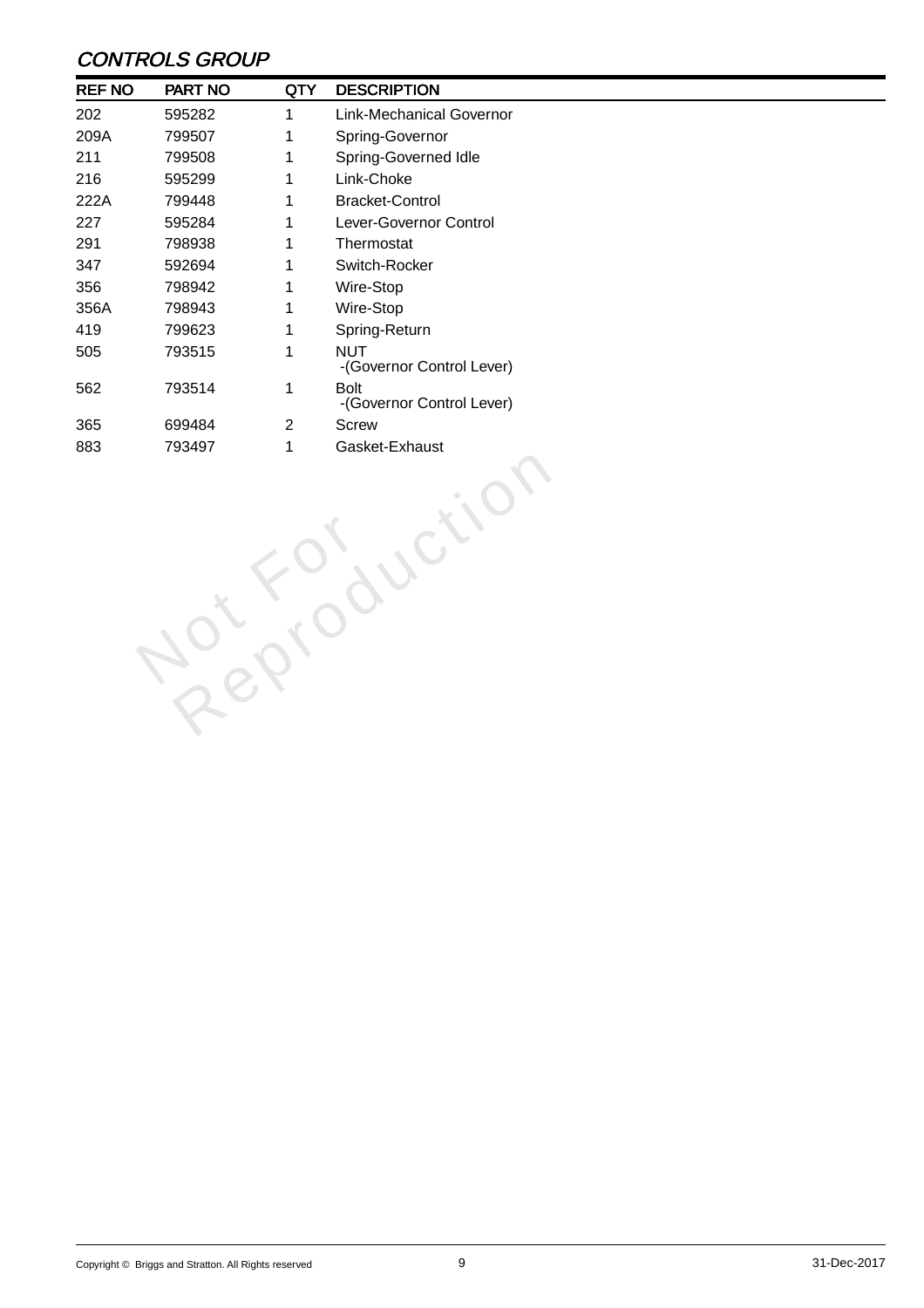

718

 $22 \n\bigcup$ 

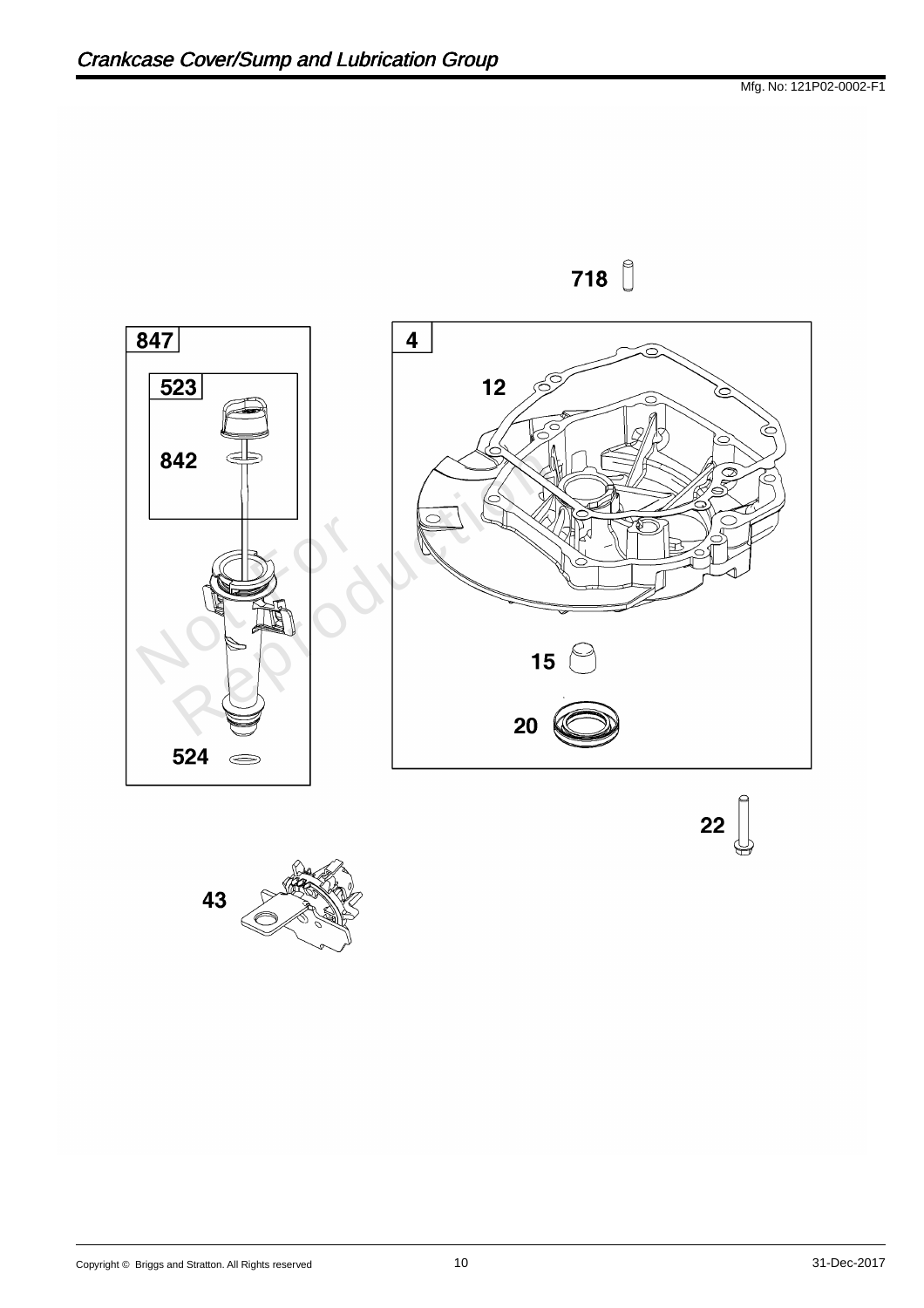## Crankcase Cover/Sump and Lubrication Group

| <b>REF NO</b> | <b>PART NO</b> | QTY | <b>DESCRIPTION</b>                                      |
|---------------|----------------|-----|---------------------------------------------------------|
| 4             | 493279         | 1   | Sump, Engine                                            |
| 12            | 692232         | 1   | Gasket-Crankcase                                        |
| 15            | 691680         | 1   | Plug-Oil Drain (Hex Head)                               |
| 20            | 399781S        | 1   | Seal-Oil<br>-(PTO Side)                                 |
| 22            | 691092         | 6   | Screw (Crankcase Cover Sump)<br>-(Crankcase Cover/Sump) |
| 22            | 691092         | 1   | Screw (Crankcase Cover Sump)<br>-(Crankcase Cover/Sump) |
| 43            | 593913         | 1   | <b>SLINGER, Governor/Oil</b>                            |
| 523           | 796503         | 1   | <b>DIPSTICK</b>                                         |
| 524           | 691876         | 1   | Seal-O Ring<br>-(Dipstick Tube)                         |
| 718           | 690959         | 2   | PIN, Locating                                           |
| 842           | 691031         | 1   | SEAL, O-Ring<br>-(Dipstick Cap)                         |
| 847           | 596092         |     | <b>DIPSTICK/TUBE ASSEMBLY</b>                           |

Not For

Reproduction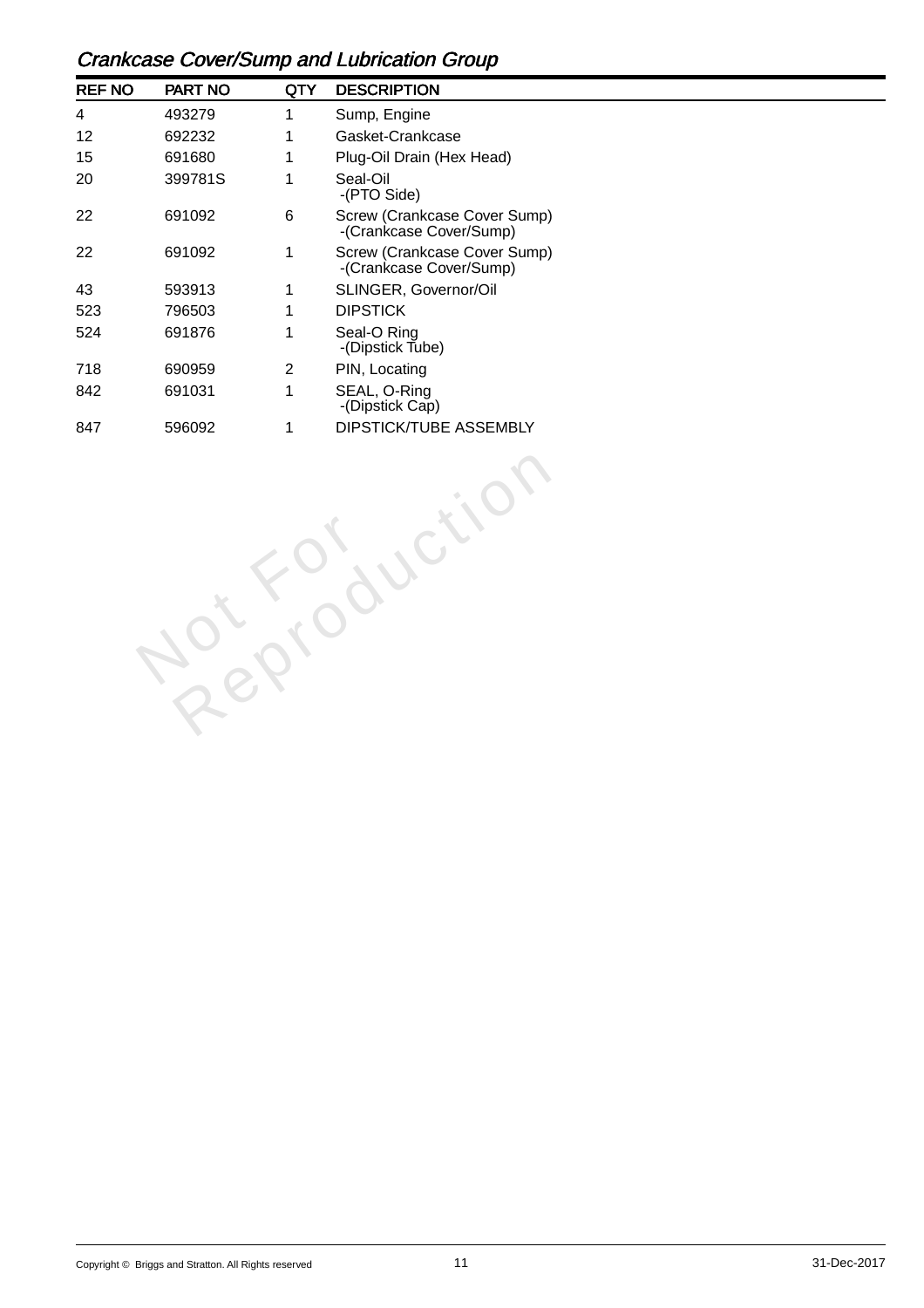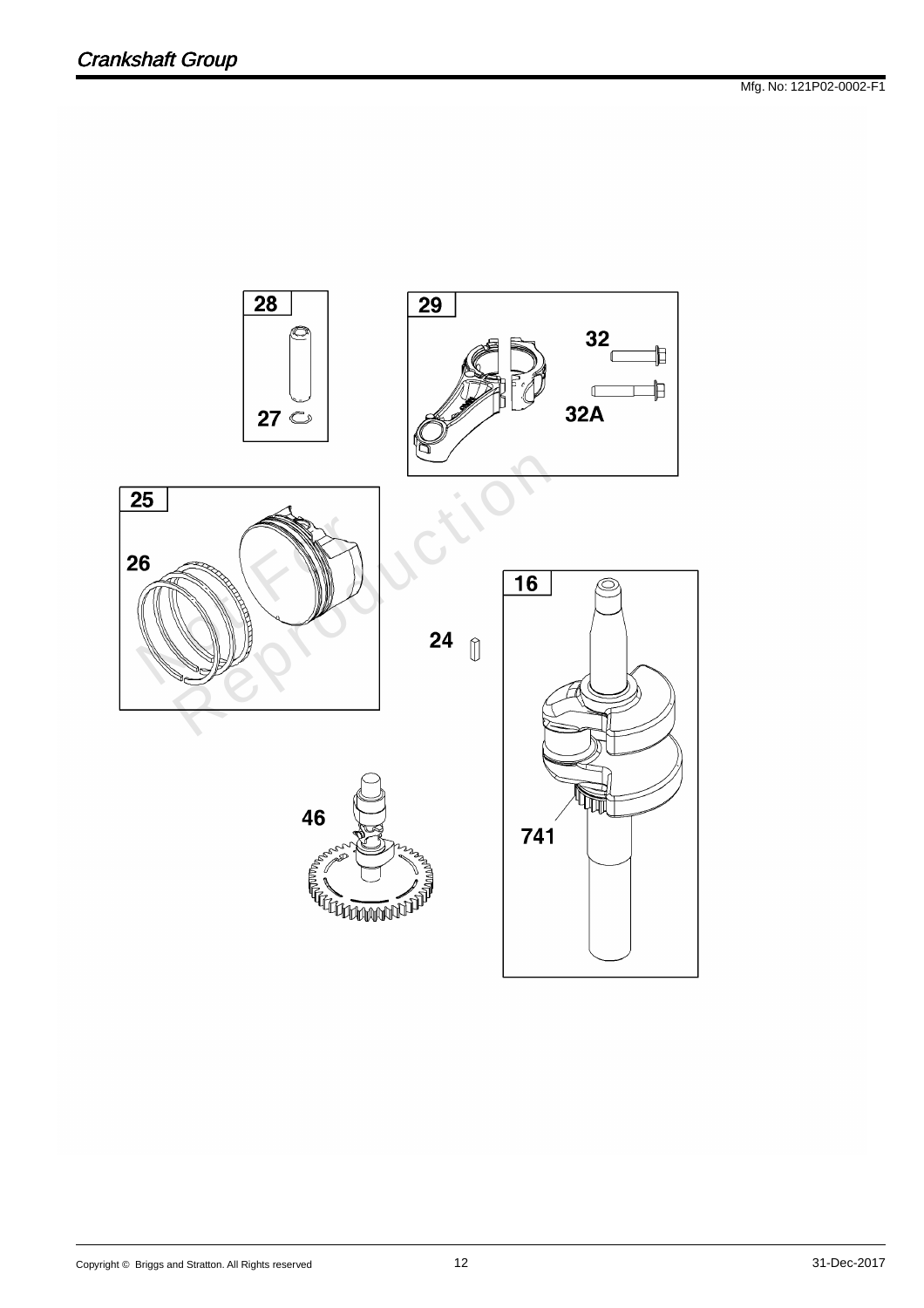#### Crankshaft Group

| <b>REF NO</b> | <b>PART NO</b> | QTY | <b>DESCRIPTION</b>                                 |  |
|---------------|----------------|-----|----------------------------------------------------|--|
| 16            | 799337         |     | Crankshaft                                         |  |
| 24            | 222698S        |     | <b>KEY, Flywheel</b>                               |  |
| 25            | 590404         | 1   | <b>Piston Assembly</b>                             |  |
| 25            | 590405         |     | <b>Piston Assembly</b><br>$-(.020$ Oversize)       |  |
| 26            | 590402         | 1   | <b>Ring Set</b>                                    |  |
| 26            | 590403         |     | <b>Ring Set</b><br>$-(.020$ Oversize)              |  |
| 27            | 691588         |     | Lock-Piston Pin                                    |  |
| 28            | 298909         |     | Pin-Piston                                         |  |
| 29            | 796470         |     | Rod-Connecting                                     |  |
| 32            | 691664         |     | <b>Screw</b><br>-(Connecting Rod)                  |  |
| 32A           | 695759         | 1   | <b>Screw (Connecting Rod)</b><br>-(Connecting Rod) |  |
| 46            | 694039         |     | Camshaft                                           |  |
| 741           | 797521         |     | Gear-Timing                                        |  |

Not For

Reproduction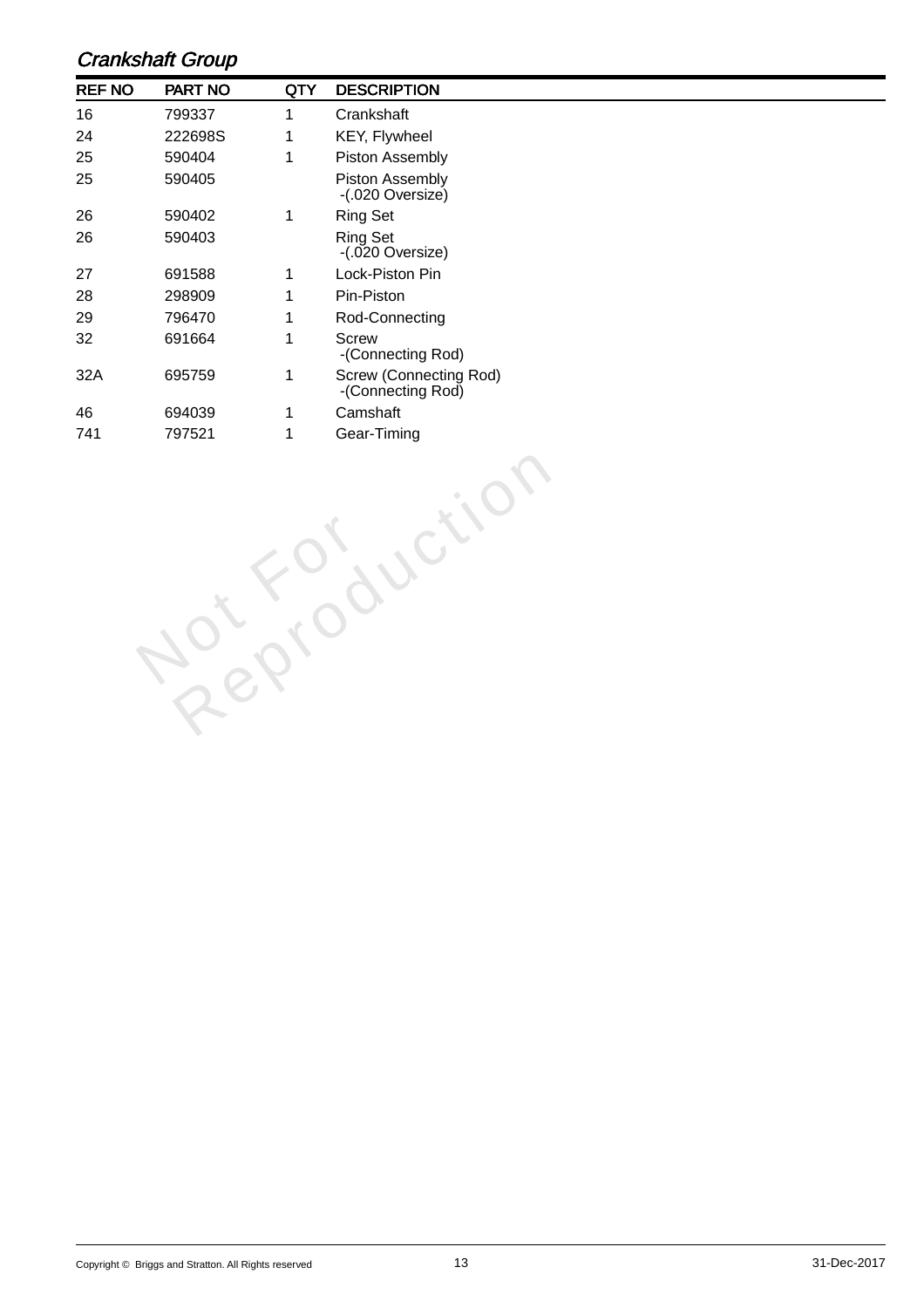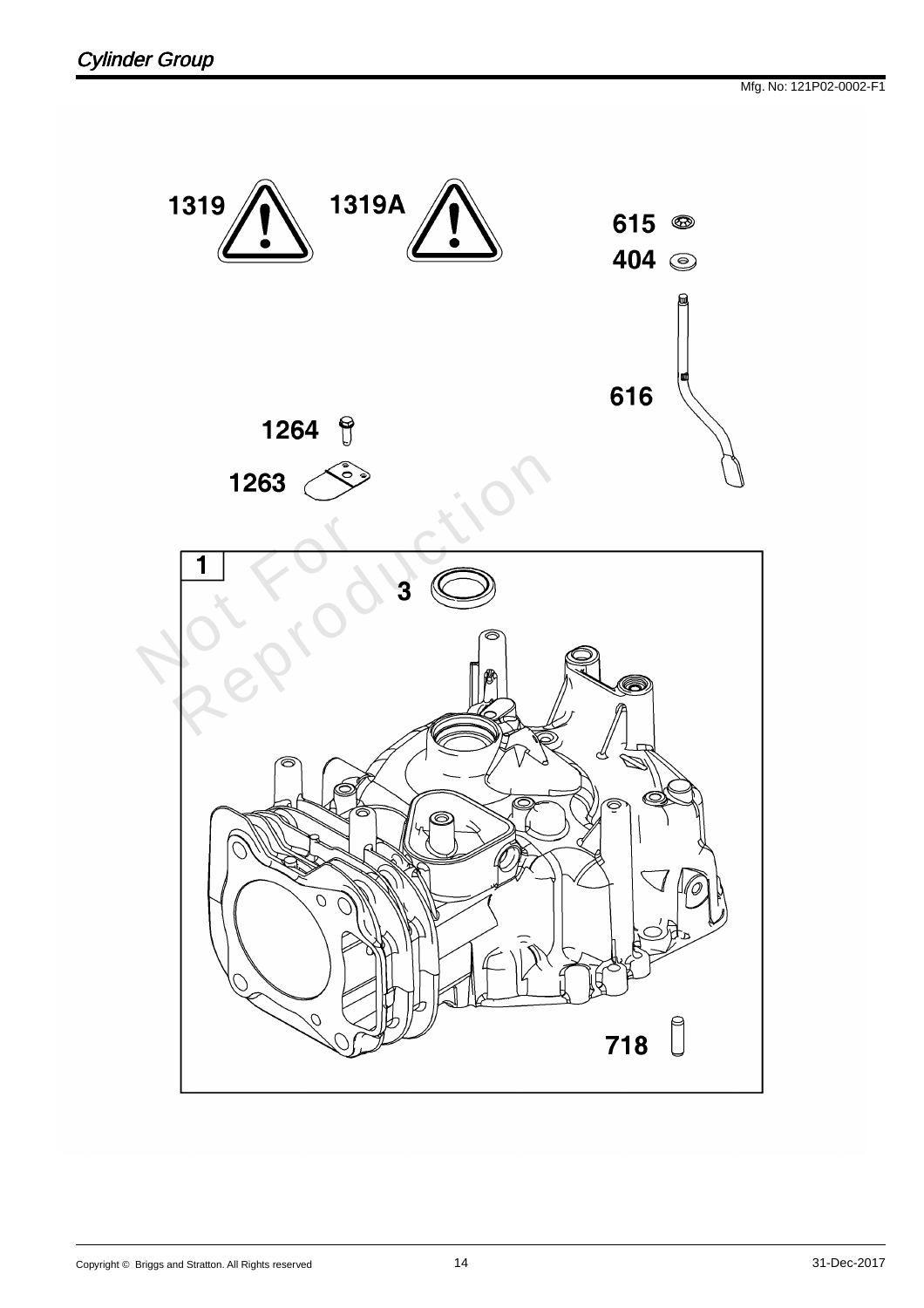#### Cylinder Group

| <b>REF NO</b> | <b>PART NO</b> | QTY | <b>DESCRIPTION</b>                                                             |
|---------------|----------------|-----|--------------------------------------------------------------------------------|
| 1             | 595286         | 1   | <b>Cylinder Assembly</b>                                                       |
| 3             | 299819S        |     | SEAL, Oil<br>-(Magneto Side)                                                   |
| 404           | 690272         | 1   | <b>WASHER</b><br>-(Governor Crank)                                             |
| 615           | 690340         | 1   | <b>RETAINER, Governor Shaft</b>                                                |
| 616           | 798327         | 1   | <b>Crank-Governor</b>                                                          |
| 718           | 690959         | 2   | PIN, Locating                                                                  |
| 1263          | 697124         |     | <b>REED, Breather</b>                                                          |
| 1264          | 793453         |     | <b>SCREW</b><br>-(Breather Reed)                                               |
| 1319          | 794467         |     | LABEL, Warning<br>-(REQUIRED When Replacing Parts With Warning Labels Affixed) |
| 1319A         | 797669         | 1   | LABEL, Warning<br>-(REQUIRED When Replacing Parts With Warning Labels Affixed) |

Not For

Reproduction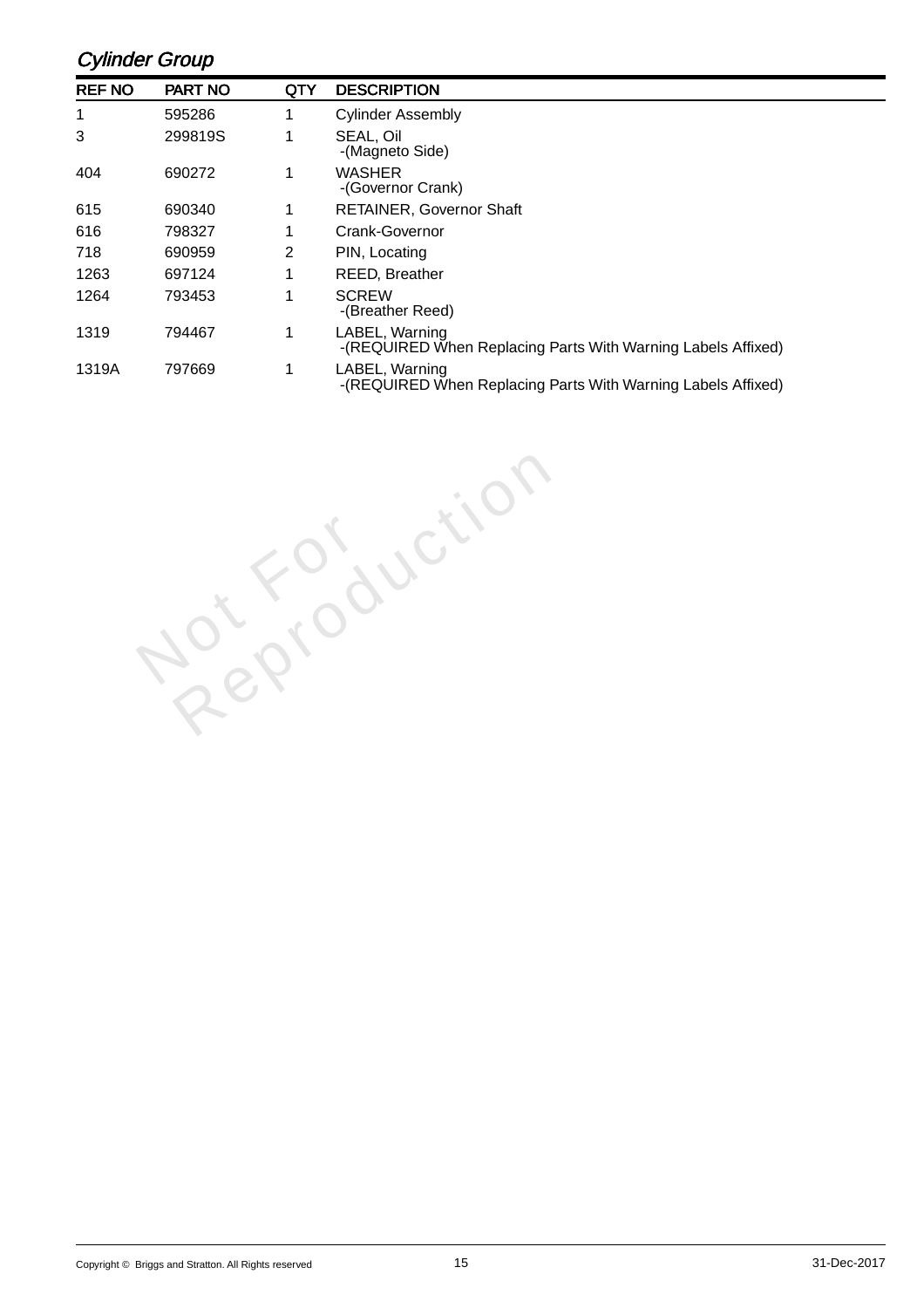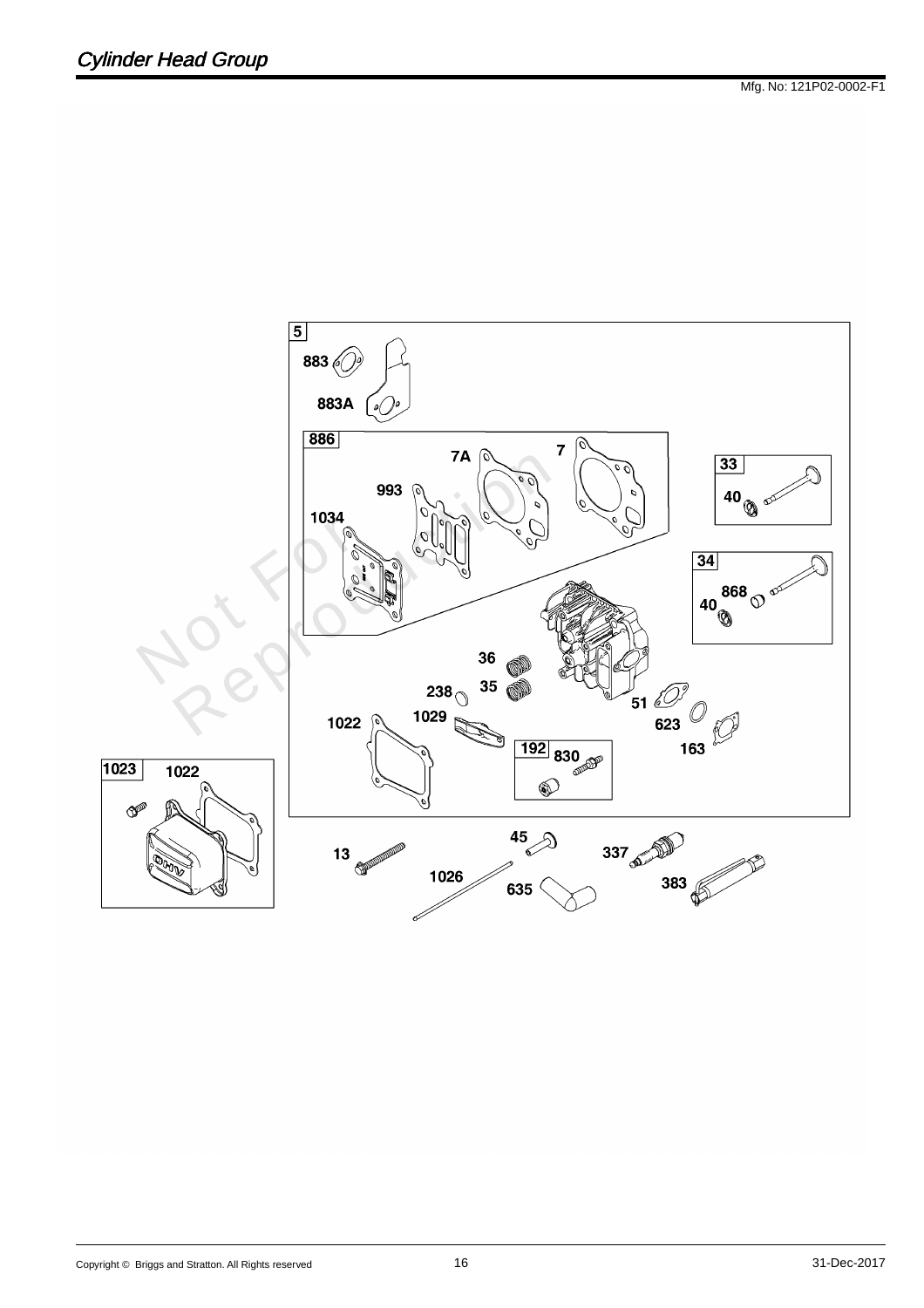# Cylinder Head Group

| <b>REF NO</b> | <b>PART NO</b> | <b>QTY</b>     | <b>DESCRIPTION</b>                  |
|---------------|----------------|----------------|-------------------------------------|
| 5             | 796471         | 1              | Head-Cylinder                       |
| 7             | 796475         |                | Gasket-Cylinder Head                |
| 13            | 793451         | 4              | <b>Screw</b><br>-(Cylinder Head)    |
| 33            | 499642         | 1              | Valve-Exhaust                       |
| 34            | 795443         |                | Valve-Intake                        |
| 35            | 691304         |                | Spring-Valve<br>-(Intake)           |
| 36            | 691304         | 1              | Spring-Valve<br>-(Exhaust)          |
| 40            | 692194         | 2              | Retainer-Valve                      |
| 45            | 690977         | 2              | <b>TAPPET, Valve</b>                |
| 51            | 796596         |                | Gasket-Intake                       |
| 163           | 691894         | 2              | <b>Gasket-Air Cleaner</b>           |
| 192           | 796631         | 2              | Adjuster-Rocker Arm                 |
| 192           | 796631         | 2              | Adjuster-Rocker Arm                 |
| 238           | 691300         | 2              | Cap-Valve                           |
| 337           | 594264         |                | Plug-Spark                          |
| 383           | 19576S         |                | <b>WRENCH, Spark Plug</b>           |
| 623           | 793628         |                | Seal-O Ring<br>-(Carburetor Spacer) |
| 635           | 692076         |                | BOOT, Spark Plug                    |
| 830           | 796472         | $\overline{2}$ | Stud-Rocker Arm                     |
| 868           | 795440         | 1              | Seal-Valve                          |
| 883           | 793497         | 2              | Gasket-Exhaust                      |
| 883A          | 690959         | $\overline{a}$ | PIN, Locating                       |
| 886           | 799492         |                | Gasket Kit-Cylinder Head/Plate      |
| 993           | 796473         |                | Gasket-Cylinder Head Plate          |
| 1022          | 796480         | 2              | <b>Gasket-Rocker Cover</b>          |
| 1023          | 796479         |                | Cover-Rocker                        |
| 1026          | 796481         | 2              | Rod-Push                            |
| 1029          | 691230         | 2              | Arm-Rocker                          |
| 1034          | 691343         | 1              | Guide-Push Rod                      |
|               |                |                |                                     |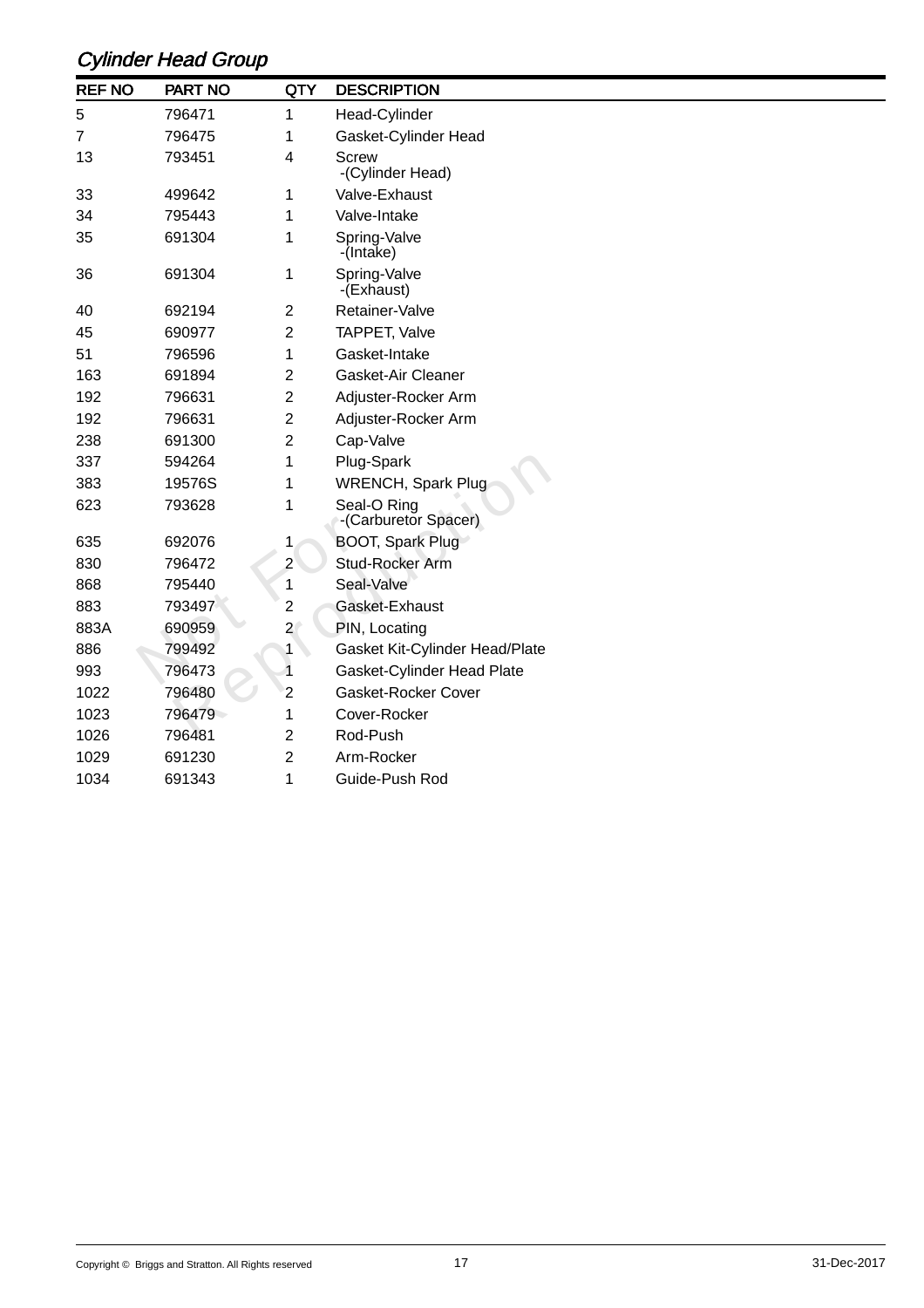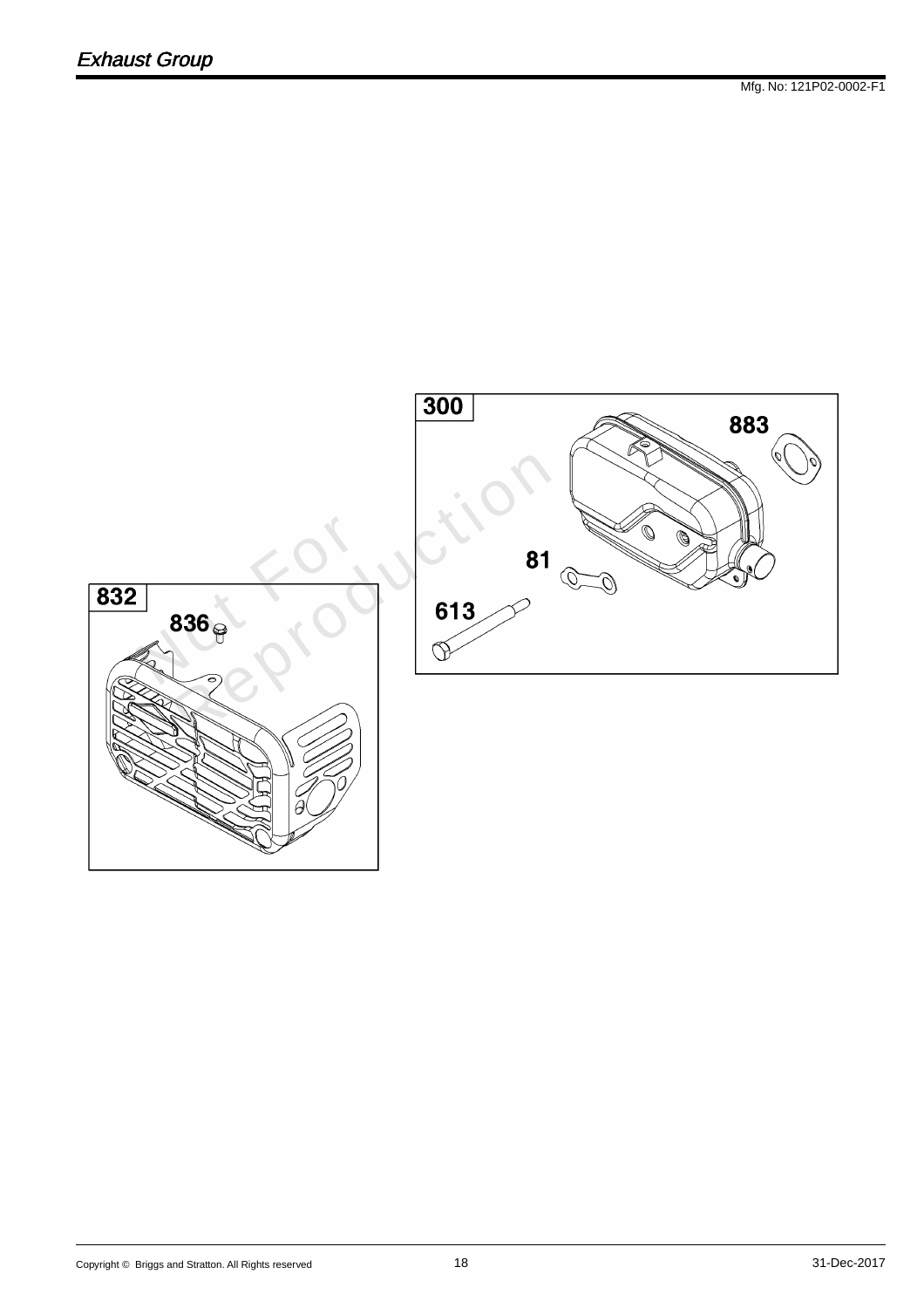#### Exhaust Group

| <b>REF NO</b> | <b>PART NO</b> | <b>QTY</b> | <b>DESCRIPTION</b>               |
|---------------|----------------|------------|----------------------------------|
| 883           | 793497         | 2          | Gasket-Exhaust                   |
| 300           | 798940         |            | <b>Muffler</b>                   |
| 613           | 796496         | 2          | <b>Screw</b><br>-(Muffler)       |
| 81            | 691740         |            | Lock-Muffler Screw               |
| 836           | 793500         | 3          | <b>Screw</b><br>-(Muffler Guard) |
| 832           | 593411         |            | Guard-Muffler                    |

Not For Reproduction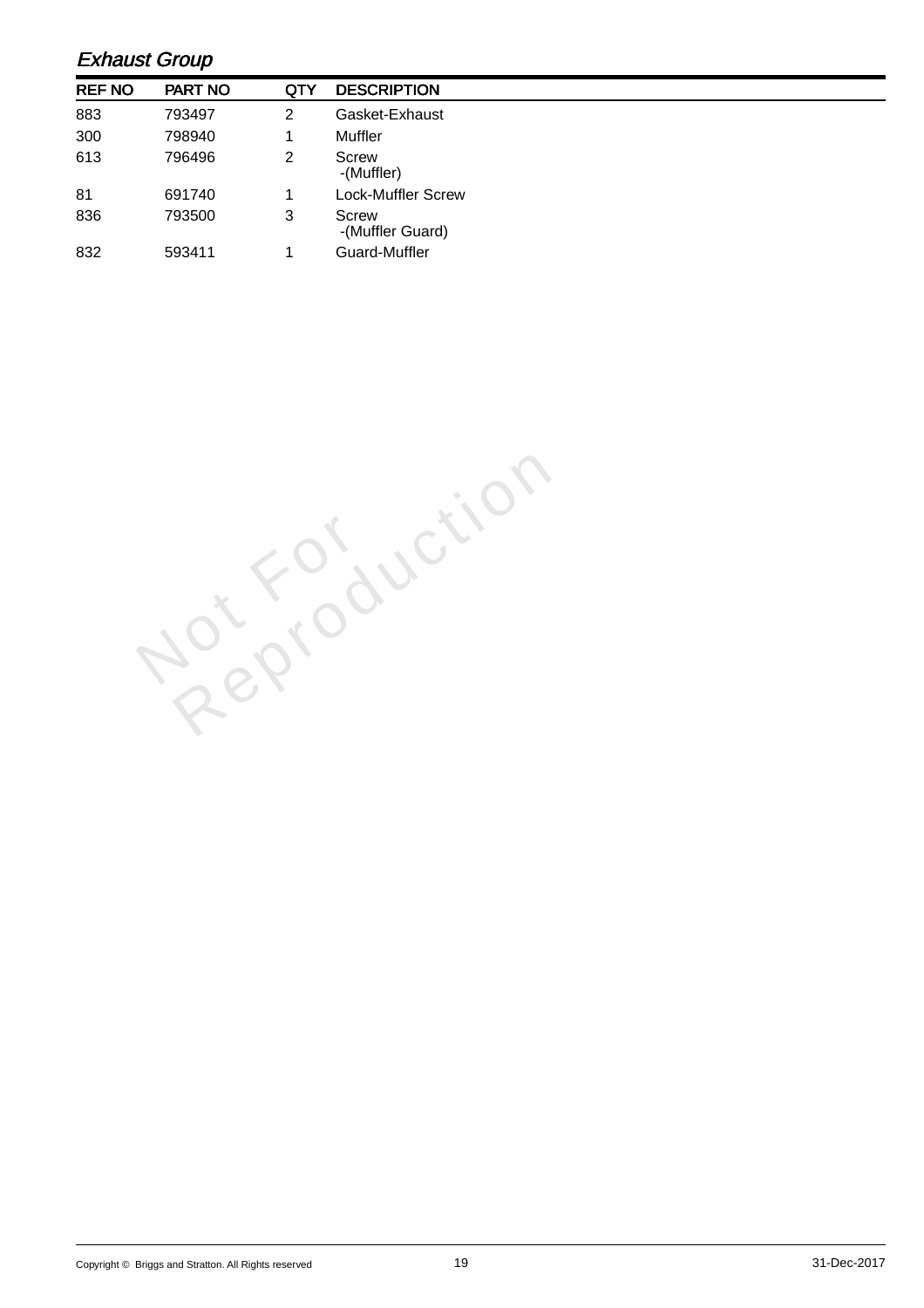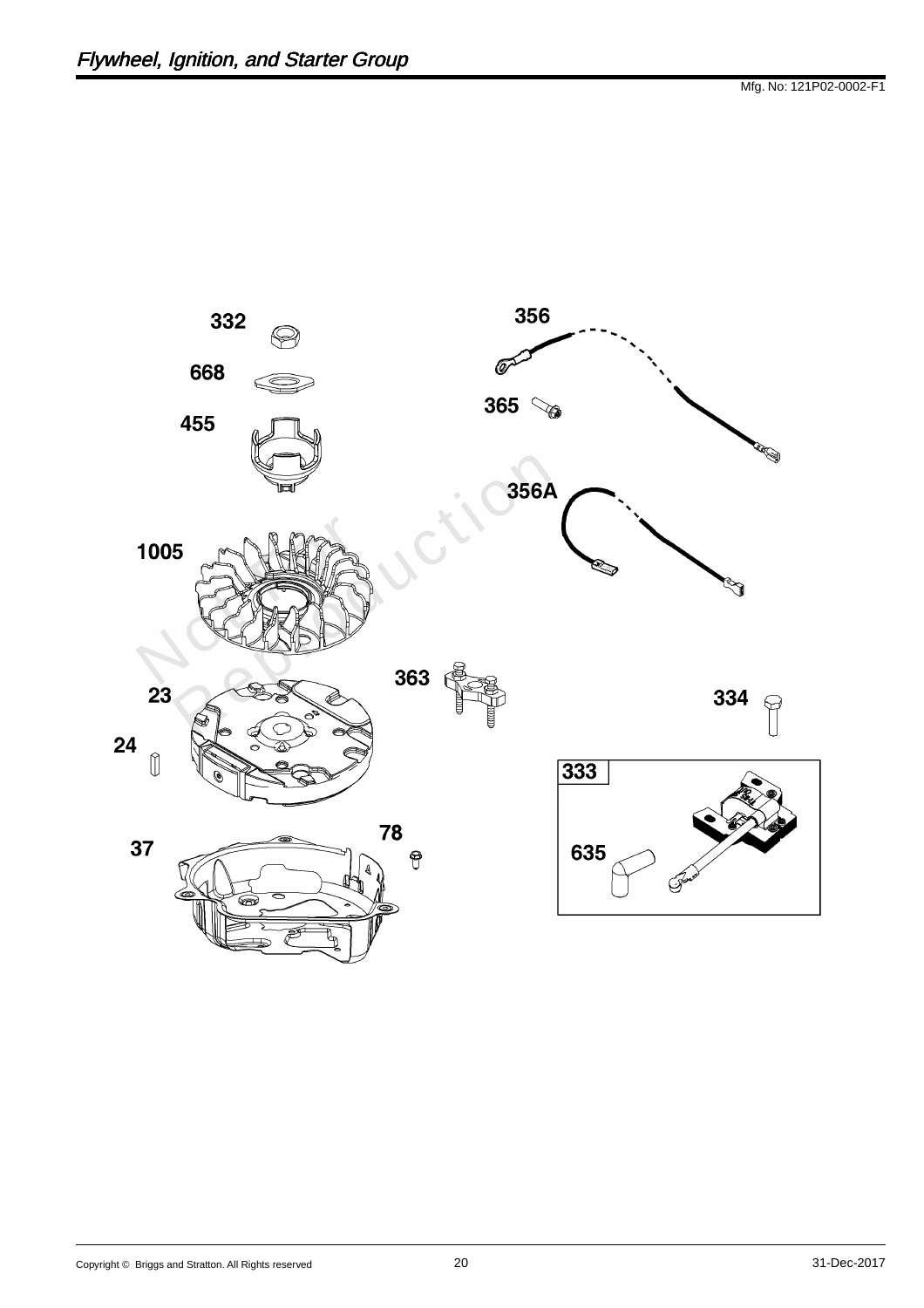## Flywheel, Ignition, and Starter Group

| <b>REF NO</b> | PART NO | <b>QTY</b>     | <b>DESCRIPTION</b>                   |
|---------------|---------|----------------|--------------------------------------|
| 23            | 595288  | 1              | Flywheel                             |
| 24            | 222698S | 1              | <b>KEY, Flywheel</b>                 |
| 37            | 595290  | 1              | Guard-Flywheel                       |
| 78            | 793480  | 5              | <b>SCREW</b><br>-(Flywheel Guard)    |
| 332           | 690662  | 1              | <b>Nut</b><br>-(Flywheel)            |
| 333           | 595291  | 1              | Armature-Magneto                     |
| 334           | 793454  | $\overline{2}$ | <b>Screw</b><br>-(Magneto Armature)  |
| 356           | 798942  | 1              | Wire-Stop                            |
| 356A          | 798943  | 1              | Wire-Stop                            |
| 363           | 19069   | 1              | Puller-Flywheel (Optional Accessory) |
| 365           | 699484  | 1              | <b>Screw</b>                         |
| 455           | 593960  | 1              | Cup-Flywheel                         |
| 635           | 692076  | 1              | <b>BOOT, Spark Plug</b>              |
| 668           | 590546  | 1              | Spacer                               |
| 1005          | 595289  | 1              | Fan-Flywheel                         |
|               |         |                |                                      |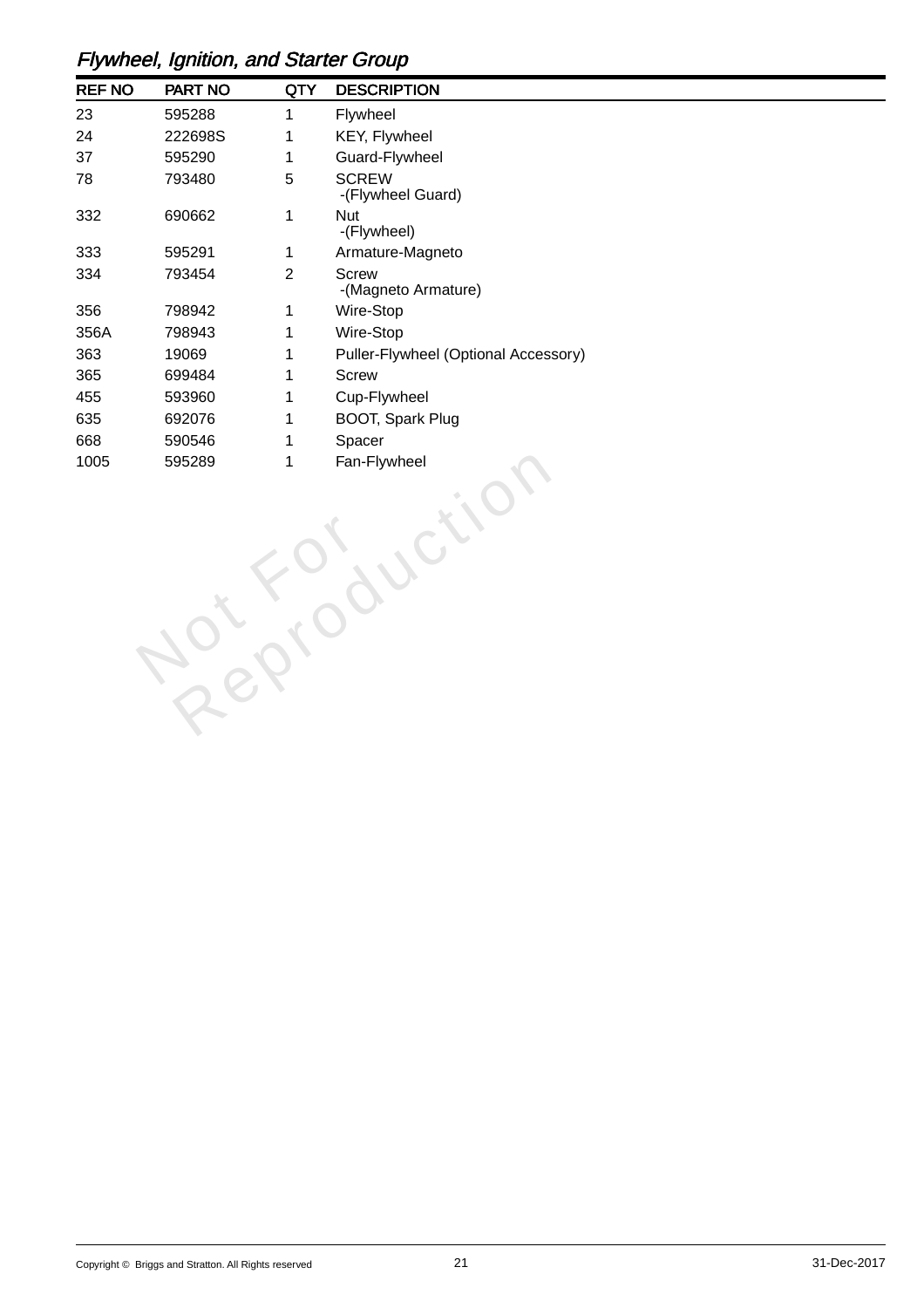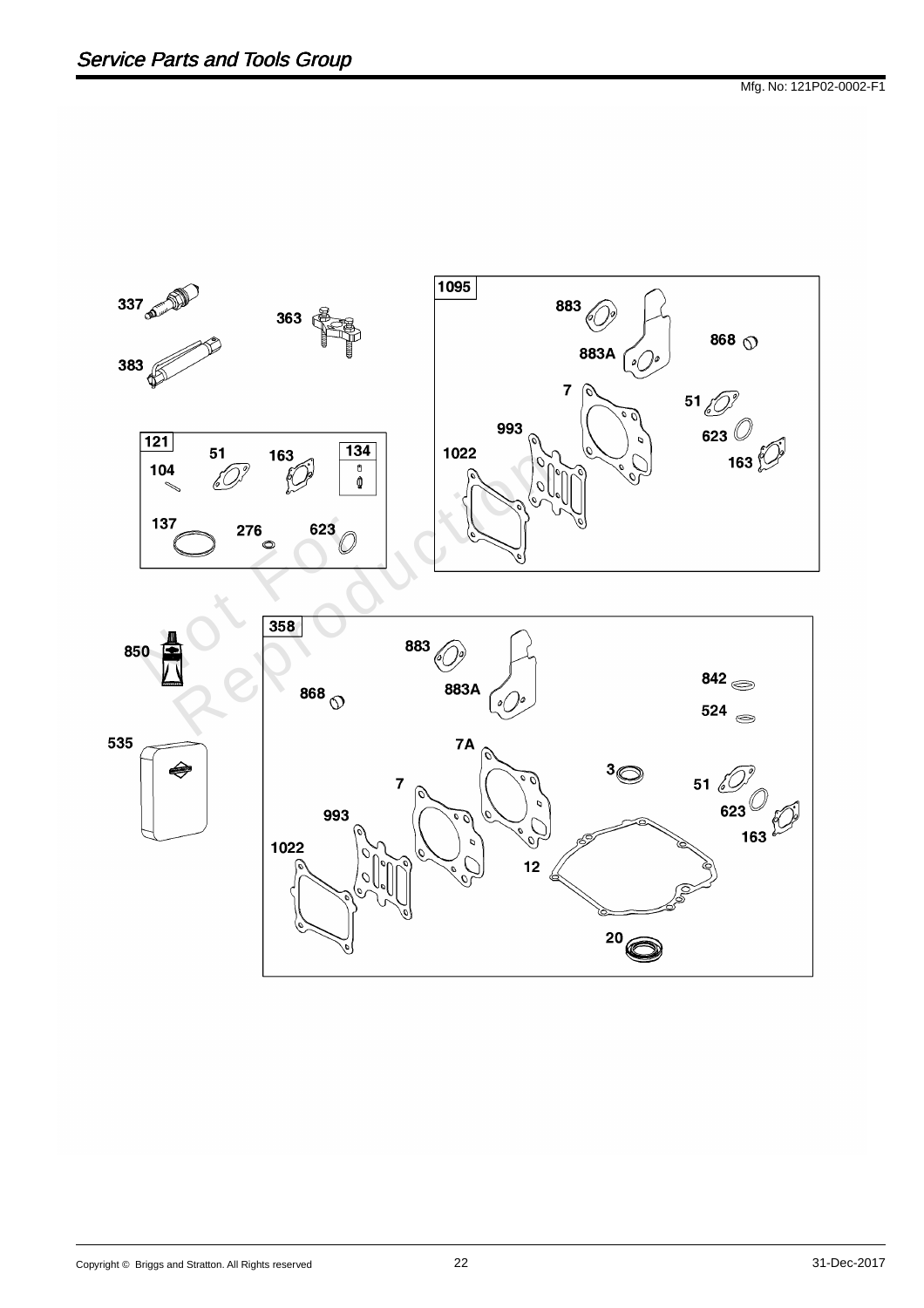## Service Parts and Tools Group

| <b>REF NO</b> | <b>PART NO</b> | <b>QTY</b>     | <b>DESCRIPTION</b>                                                                                     |
|---------------|----------------|----------------|--------------------------------------------------------------------------------------------------------|
| 3             | 299819S        | 1              | SEAL, Oil<br>-(Magneto Side)                                                                           |
| 7             | 796475         | 1              | Gasket-Cylinder Head                                                                                   |
| 12            | 692232         | 1              | Gasket-Crankcase                                                                                       |
| 20            | 399781S        |                | Seal-Oil<br>-(PTO Side)                                                                                |
| 51            | 796596         | 1              | Gasket-Intake                                                                                          |
| 104           | 797622         | 1              | <b>Pin-Float Hinge</b>                                                                                 |
| 137           | 797625         |                | <b>Gasket-Float Bowl</b>                                                                               |
| 276           | 797632         | 1              | Washer-Sealing                                                                                         |
| 121           | 592172         | 1              | <b>Kit-Carburetor Overhaul</b><br>-(Service Kits may include extra parts not specific to this engine.) |
| 134           | 799177         | 1              | Kit-Needle/Seat                                                                                        |
| 163           | 691894         | 2              | <b>Gasket-Air Cleaner</b>                                                                              |
| 337           | 594264         | 1              | Plug-Spark                                                                                             |
| 358           | 592173         | 1              | <b>Gasket Set-Engine</b><br>-(Service Kits may include extra parts not specific to this engine.)       |
| 363           | 19069          | 1              | Puller-Flywheel (Optional Accessory)                                                                   |
| 383           | 19576S         | 1              | <b>WRENCH, Spark Plug</b>                                                                              |
| 524           | 691876         | 1              | Seal-O Ring<br>-(Dipstick Tube)                                                                        |
| 535           | 595297         | 1              | <b>Filter-Air Cleaner Foam</b>                                                                         |
| 623           | 793628         | 1              | Seal-O Ring<br>-(Carburetor Spacer)                                                                    |
| 842           | 691031         |                | SEAL, O-Ring<br>-(Dipstick Cap)                                                                        |
| 850           | 100106         | 1              | <b>SEALANT, Liquid</b>                                                                                 |
| 868           | 795440         | 1              | Seal-Valve                                                                                             |
| 883           | 793497         | $\overline{2}$ | Gasket-Exhaust                                                                                         |
| 883A          | 690959         | $\overline{c}$ | PIN, Locating                                                                                          |
| 993           | 796473         | 1              | <b>Gasket-Cylinder Head Plate</b>                                                                      |
| 1022          | 796480         | $\overline{2}$ | <b>Gasket-Rocker Cover</b>                                                                             |
| 1095          | 592174         | 1              | <b>Gasket Set-Valve</b><br>-(Service Kits may include extra parts not specific to this engine.)        |